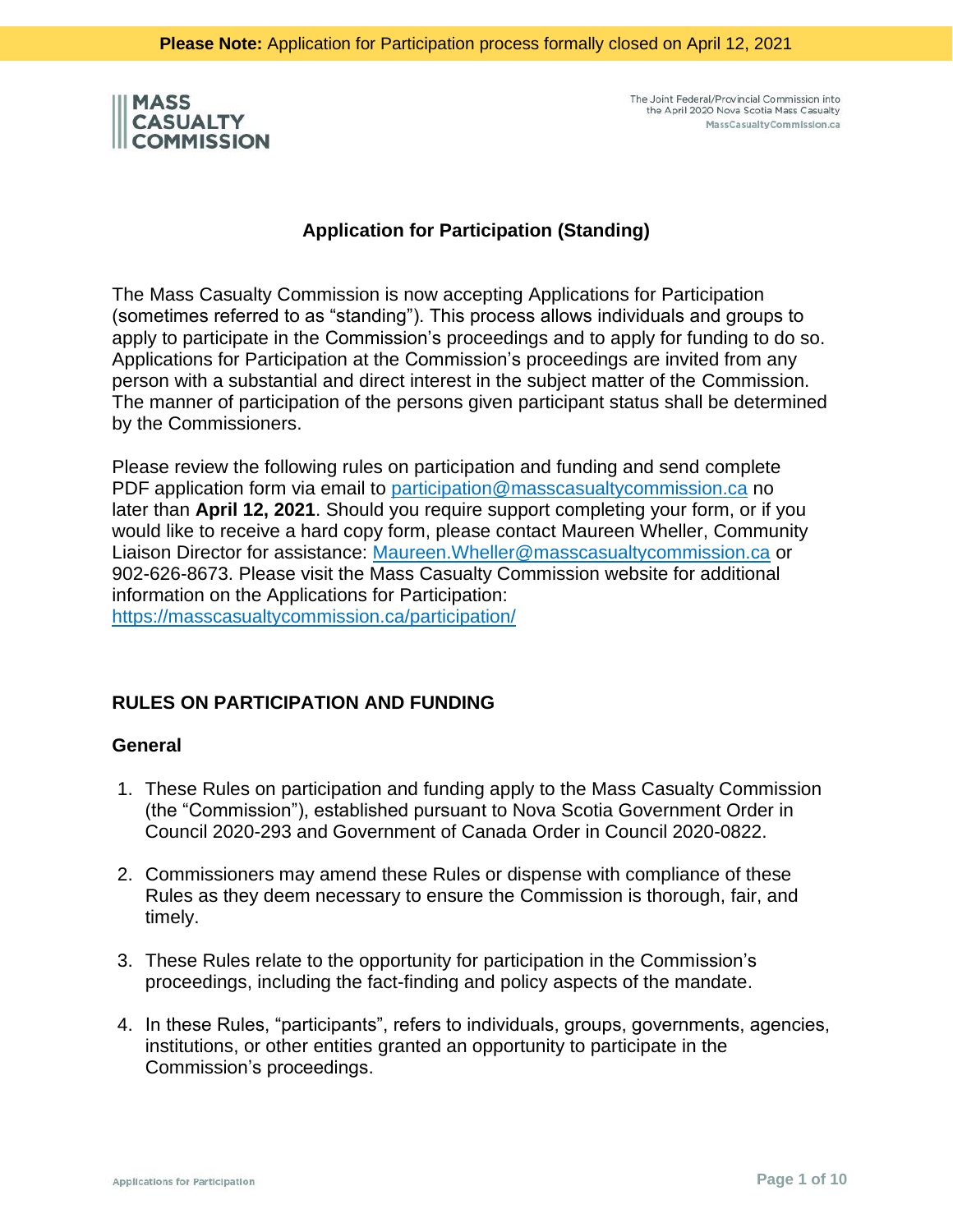- 5. Those applying for an opportunity for appropriate participation are "applicants" in these Rules.
- 6. All participants, witnesses, and their lawyer or representative in the proceedings shall be deemed to undertake to adhere to these Rules, and may raise any issue of non-compliance with the Commissioners.
- 7. The Commissioners may deal with a breach of these Rules as they deem appropriate.
- 8. Commission Counsel have the primary responsibility of representing the public interest throughout the Commission, including the responsibility to ensure that all matters that bear on the public interest are brought to the attention of the Commissioners. Commission Counsel will assist the Commissioners throughout the inquiry and ensure the orderly conduct of the inquiry process.

# **Participation**

- 9. Any individual or group who wishes to be a participant must download the PDF application form [\(https://masscasualtycommission.ca/files/documents/participation/participation-and](https://masscasualtycommission.ca/files/documents/participation/participation-and-funding-form.pdf)[funding-form.pdf\)](https://masscasualtycommission.ca/files/documents/participation/participation-and-funding-form.pdf) and send the completed form via email to [participation@masscasualtycommission.ca](mailto:participation@masscasualtycommission.ca) no later than **April 12, 2021**. Should you require support completing your form, or if you would like to receive a hard copy form, please contact Maureen Wheller, Community Liaison Director for assistance: [Maureen.Wheller@masscasualtycommission.ca](mailto:Maureen.Wheller@masscasualtycommission.ca) or 902-626-8673. Please visit the Mass Casualty Commission website for additional information on the Applications for Participation: [https://masscasualtycommission.ca/participation/.](https://masscasualtycommission.ca/participation/)
- 10. Applications in writing for the opportunity to participate must include the following information:
	- (a) The applicant's name, address, telephone number, email address;
	- (b) The name of the lawyer or representative, if any, representing the applicant together with their address, telephone number, and email address;
	- (c) An explanation of the applicant's substantial and direct interest in the subject matter of the Commission having specific regard to the mandate of the Commission.
- 11. Participation in various aspects of the Commission's work will be granted at the discretion of the Commissioners in accordance with the mandate.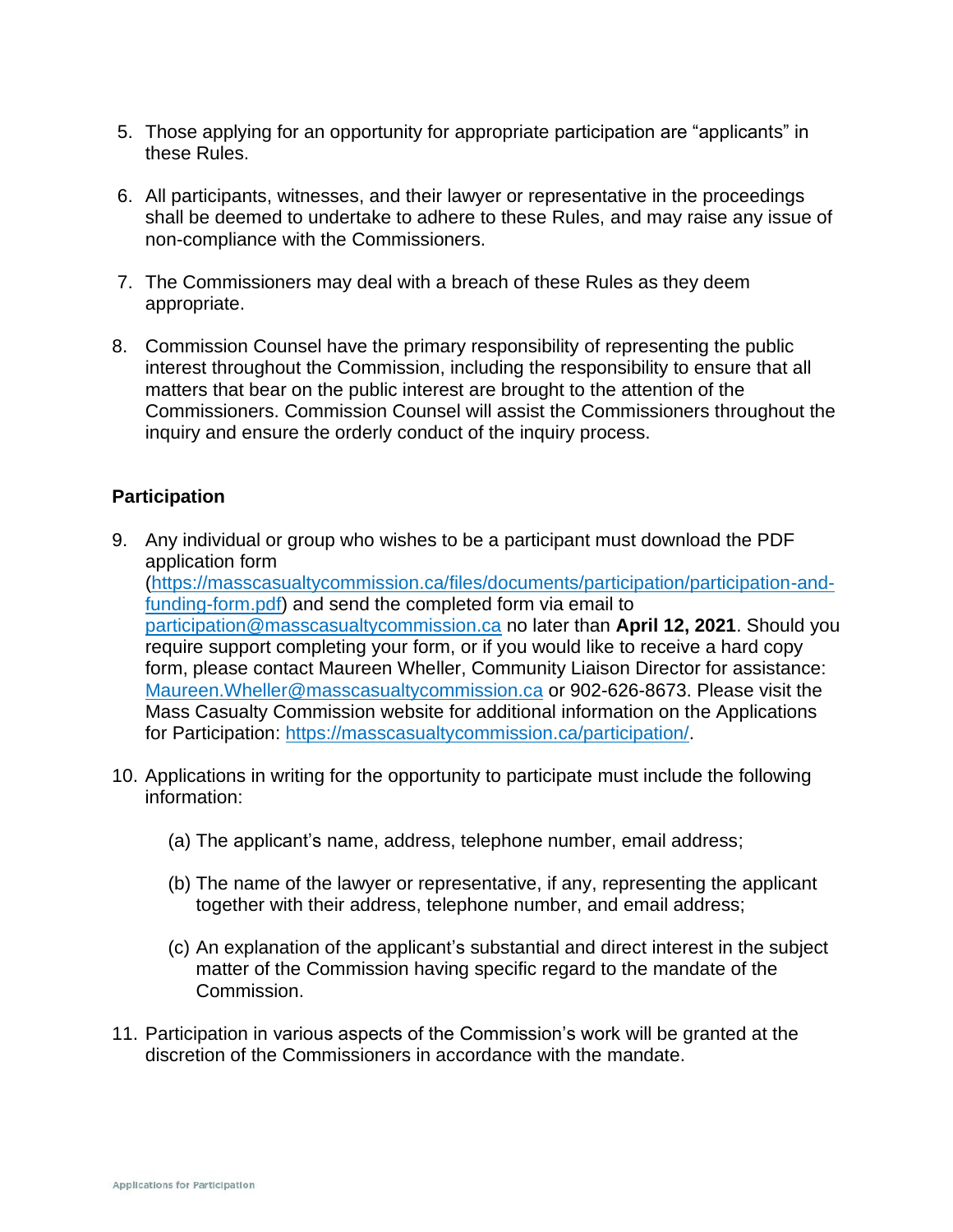- 12. The Commissioners will make decisions about participation in the Commission's proceedings based on the completed application form and supporting documentation. Should oral submissions be required, the Commissioners will determine an appropriate time and format.
- 13. The Commissioners may determine those aspects of the Commission's work in which a person granted an opportunity for appropriate participation may engage and the form of their participation.
- 14. The Commissioners may direct that a number of applicants share participation with those with whom they have a common interest.
- 15. Those granted an opportunity for participation will be designated as "participants" before the Commission.
- 16. Further information with respect to participation may be available on the website at: [https://masscasualtycommission.ca.](https://masscasualtycommission.ca/)

# **Funding**

- 17. Pursuant to the mandate of the Commission, the Commissioners may make recommendations to the Clerk of the Privy Council regarding funding for a participant, where, in the view of the Commissioners, the person would not otherwise be able to participate in the Commission without such funding. Funding recommendations will correlate with the Commissioners' determination of the appropriate degree of participation for each application for funding.
- 18. Any individual or group who wishes to be a participant must download the PDF application form [\(https://masscasualtycommission.ca/files/documents/participation/participation-and](https://masscasualtycommission.ca/files/documents/participation/participation-and-funding-form.pdf)[funding-form.pdf\)](https://masscasualtycommission.ca/files/documents/participation/participation-and-funding-form.pdf) and send the completed form via email to [participation@masscasualtycommission.ca](mailto:participation@masscasualtycommission.ca) no later than **April 12, 2021**. Should you require support completing your form, or if you would like to receive a hard copy form, please contact Maureen Wheller, Community Liaison Director for assistance: [Maureen.Wheller@masscasualtycommission.ca](mailto:Maureen.Wheller@masscasualtycommission.ca) or 902-626-8673. Please visit the Mass Casualty Commission website for additional information on the Applications for Participation: <https://masscasualtycommission.ca/participation/>.
- 19. Applications in writing for funding must include the following information:
	- a) The applicant's name, address, telephone number, email address;
	- b) The name of the lawyer or the representative, if any, representing the applicant, together with their address, telephone number, and email address;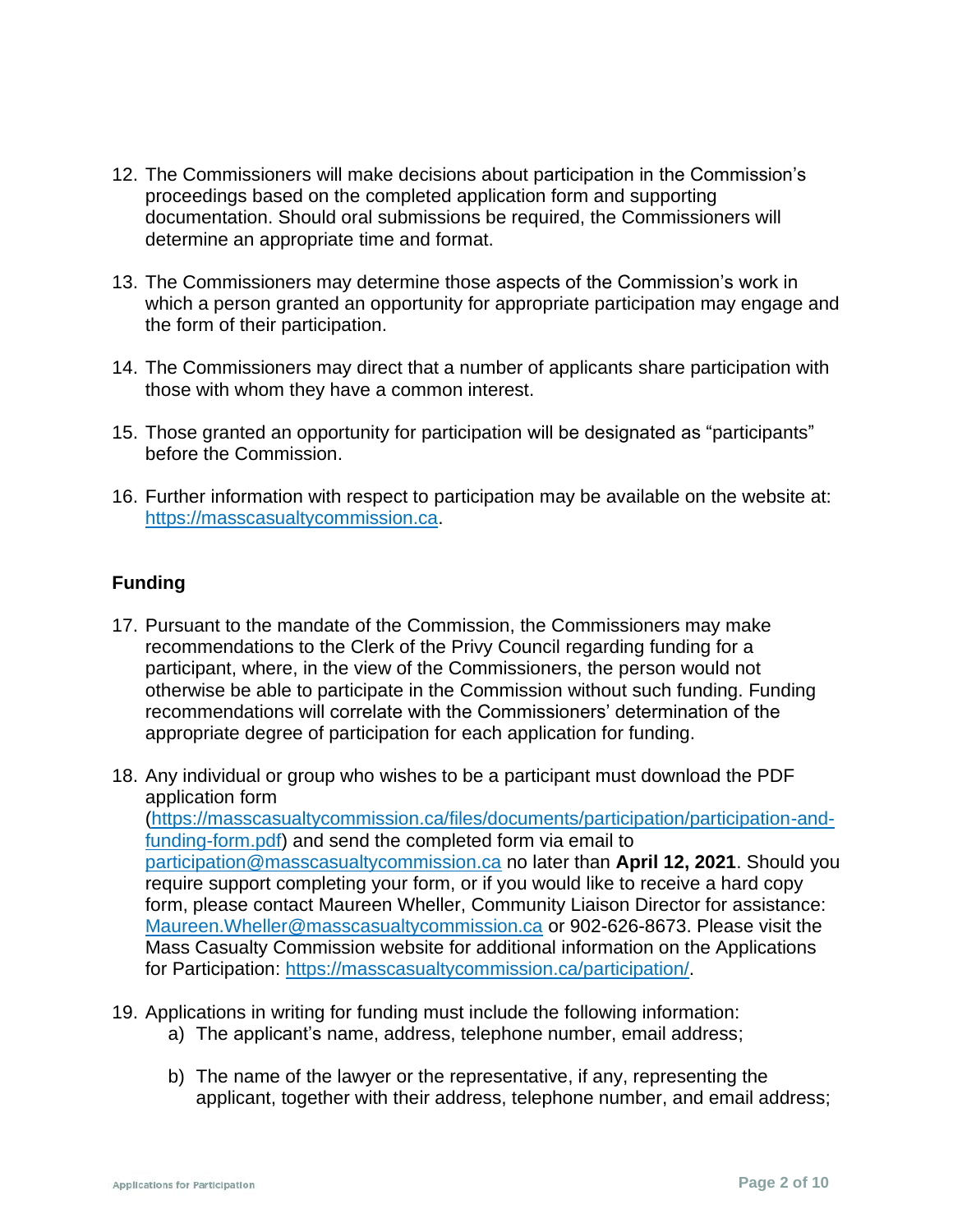- c) An indication that the applicant requests funding due to the risk of personal financial hardship which would prevent participation; or an indication that the applicant does not require funding in order to participate.
- 20. Funding will be recommended at the discretion of the Commissioners in accordance with the Government of Canada Order in Council 2020-0822 (1) (f) (vi) and the Nova Scotia Government Order in Council 2020-293 (1) (f) (vi).
- 21. Where the Commissioners' funding recommendation is accepted, funding shall be in accordance with Treasury Board guidelines respecting rates of remuneration and reimbursement and the assessment of accounts.
- 22. Further information with respect to funding may be available on the website at: [https://masscasualtycommission.ca.](https://masscasualtycommission.ca/)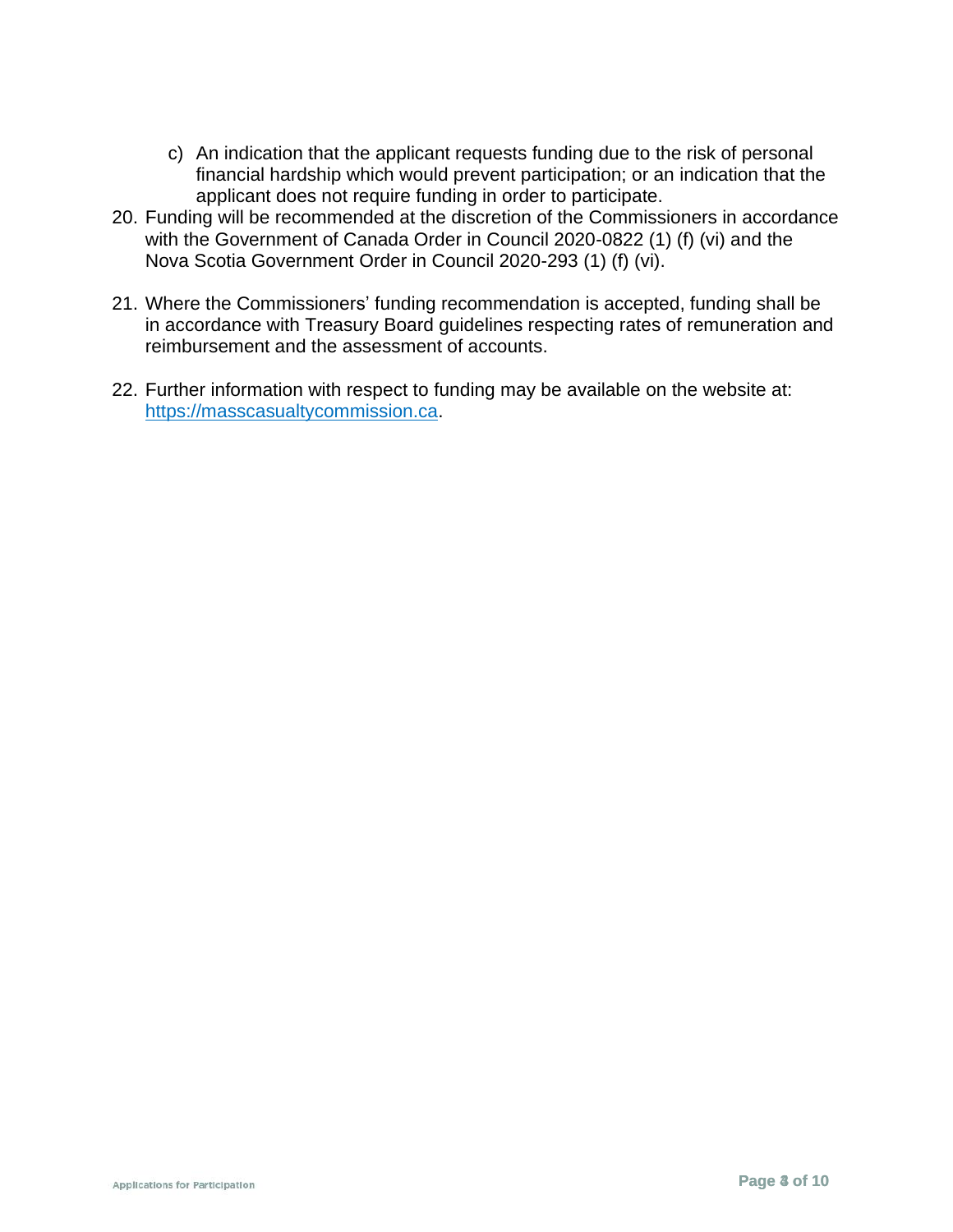# **APPLICATIONS FOR PARTICIPATION AND FUNDING**

# **ALL APPLICATIONS MUST BE RECEIVED BY THE MASS CASUALTY COMMISSION NO LATER THAN APRIL 12, 2021.**

**The Commission encourages applications to be submitted by email to participation@masscasualtycommission.ca.**

| <b>THE APPLICANT</b>                                                             |
|----------------------------------------------------------------------------------|
| <b>INDIVIDUAL</b>                                                                |
|                                                                                  |
|                                                                                  |
|                                                                                  |
|                                                                                  |
|                                                                                  |
|                                                                                  |
| If Represented by a Lawyer:                                                      |
|                                                                                  |
|                                                                                  |
|                                                                                  |
|                                                                                  |
| ,我们也不能在这里的时候,我们也不能在这里的时候,我们也不能在这里的时候,我们也不能会不能会不能会不能会不能会不能会不能会。""我们的人们也不能会不能会不能会不 |
|                                                                                  |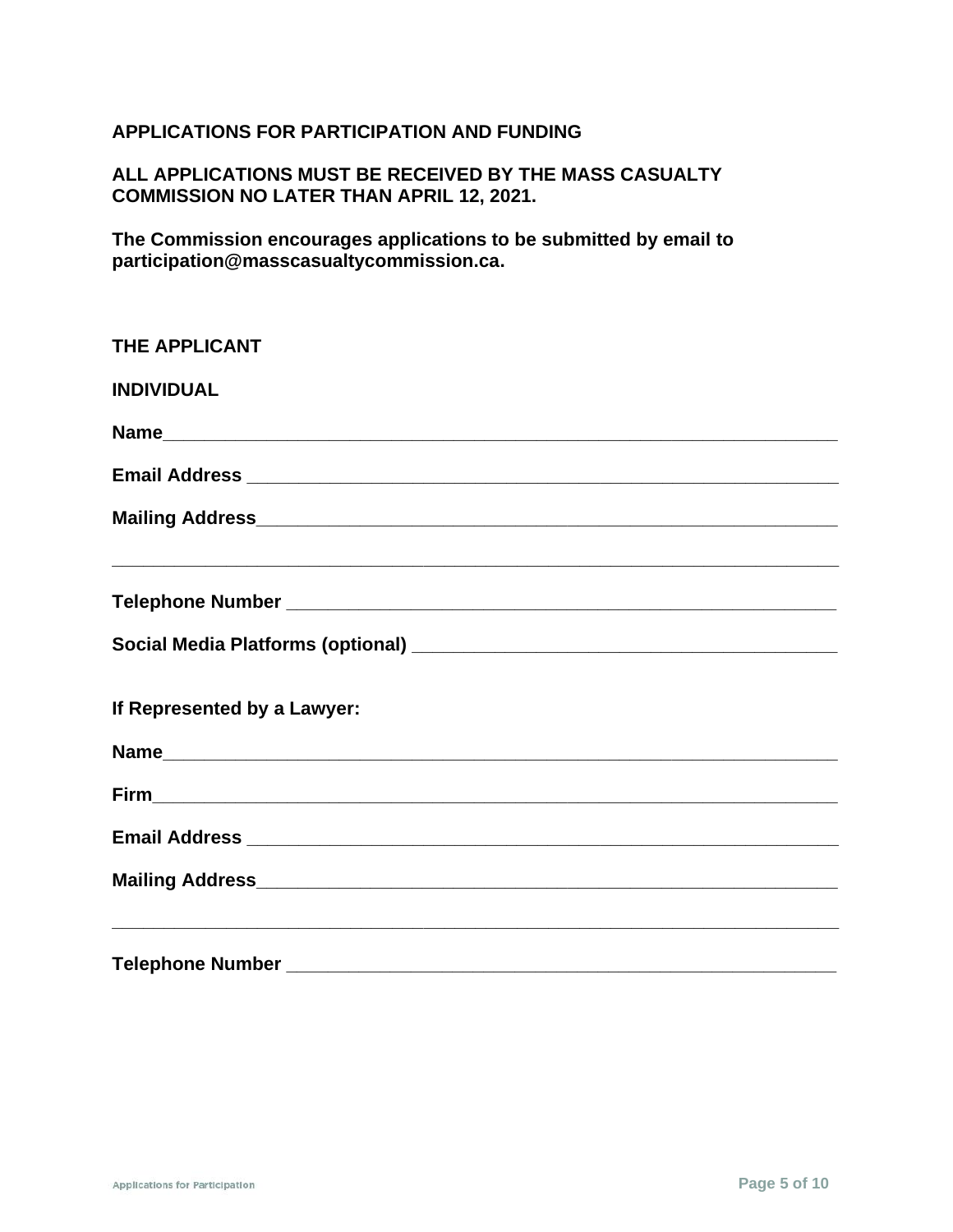# **GROUP**

| Contact Person (name and position)<br><u>Contact Person (name and position)</u>  |
|----------------------------------------------------------------------------------|
|                                                                                  |
|                                                                                  |
| ,我们也不能在这里的时候,我们也不能在这里的时候,我们也不能在这里的时候,我们也不能会不能会不能会不能会不能会不能会不能会。""我们的人们也不能会不能会不能会不 |
|                                                                                  |
| If Represented by a Lawyer:                                                      |
|                                                                                  |
|                                                                                  |
|                                                                                  |
|                                                                                  |
|                                                                                  |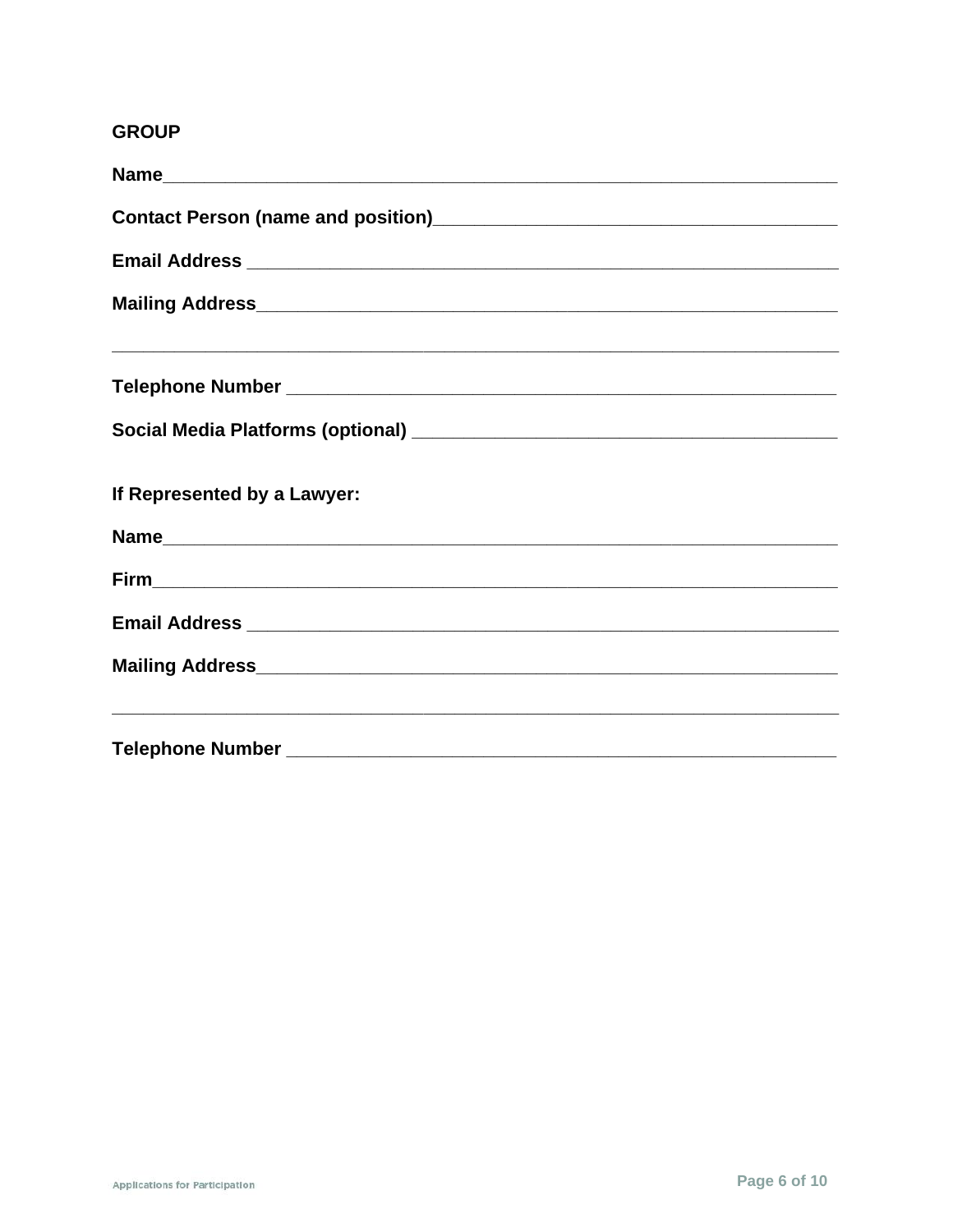# **PARTICIPATION – REASONS FOR YOUR PARTICIPATION REQUEST (Individual or Group)**

**Applications for Participation should not exceed 10 pages.**

**1. Explain your direct and substantial interest in the subject matter of the Commission.**

**2. In order to avoid duplication, please indicate if you have a common interest with any other individual or organization that may be seeking to participate. If so, specify their name. Indicate your position on whether the Commission should grant shared participation to you and to those with whom you have a common interest.**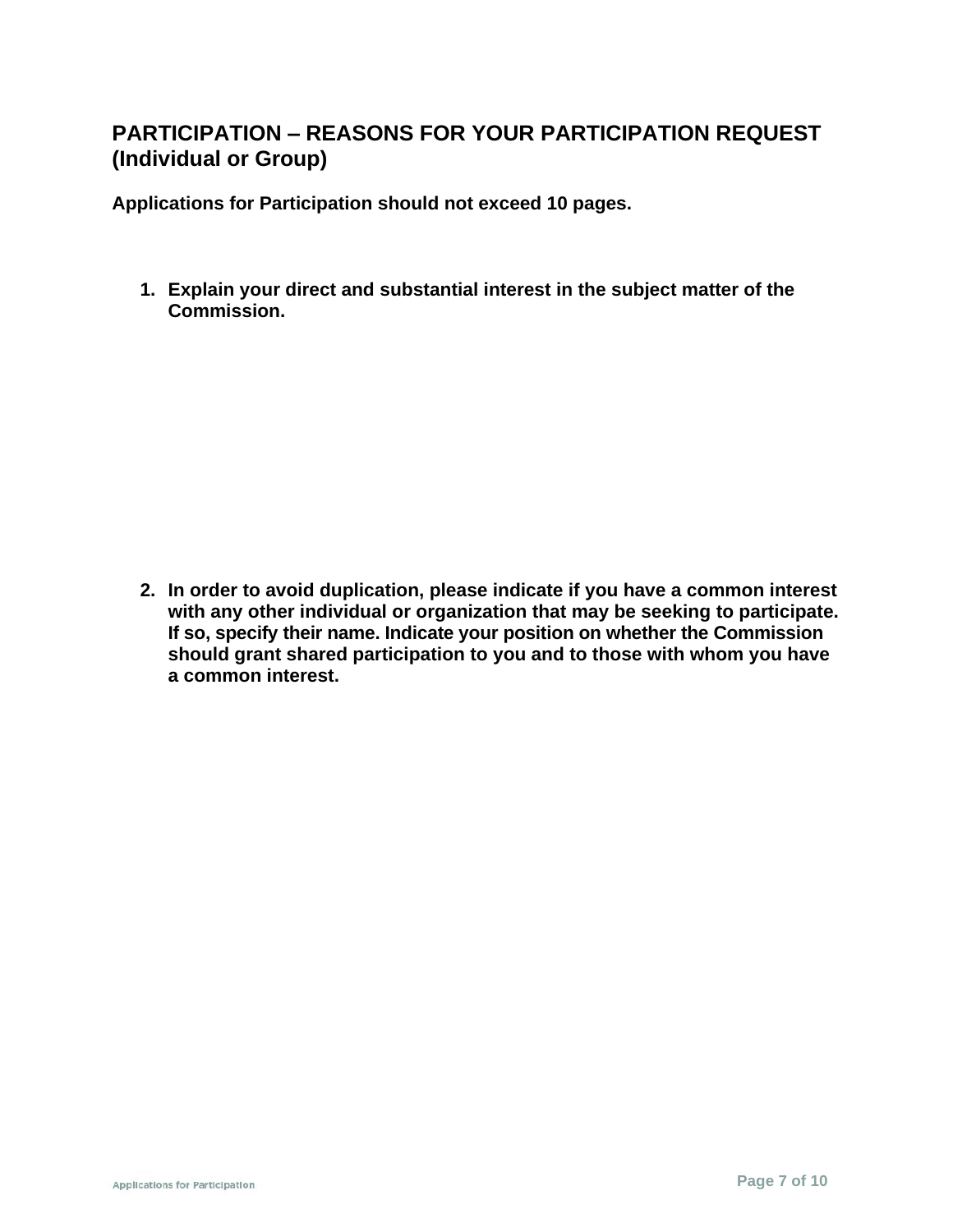# **APPLICATIONS FOR RECOMMENDATIONS FOR FUNDING**

### **Applications for recommendations for funding should not exceed 10 pages, excluding funding application forms.**

The Commissioners may make recommendations to the Clerk of the Privy Council to provide funding to support an applicant's ability to participate in the Commission where, in the view of the Commissioners, that person would otherwise not be able to participate.

### **Are you seeking funding in order to participate in the Commission process?**

| Y<br>ρs |  |
|---------|--|
|         |  |

 $N$ <sup> $\Omega$ </sup>

#### **If "yes", please ensure you include:**

- Funding application form individual (page 9) or funding application form group (page 10)

Please review the Important Information for Applicants Seeking Participation Status and Funding: <https://masscasualtycommission.ca/participation/faq/>.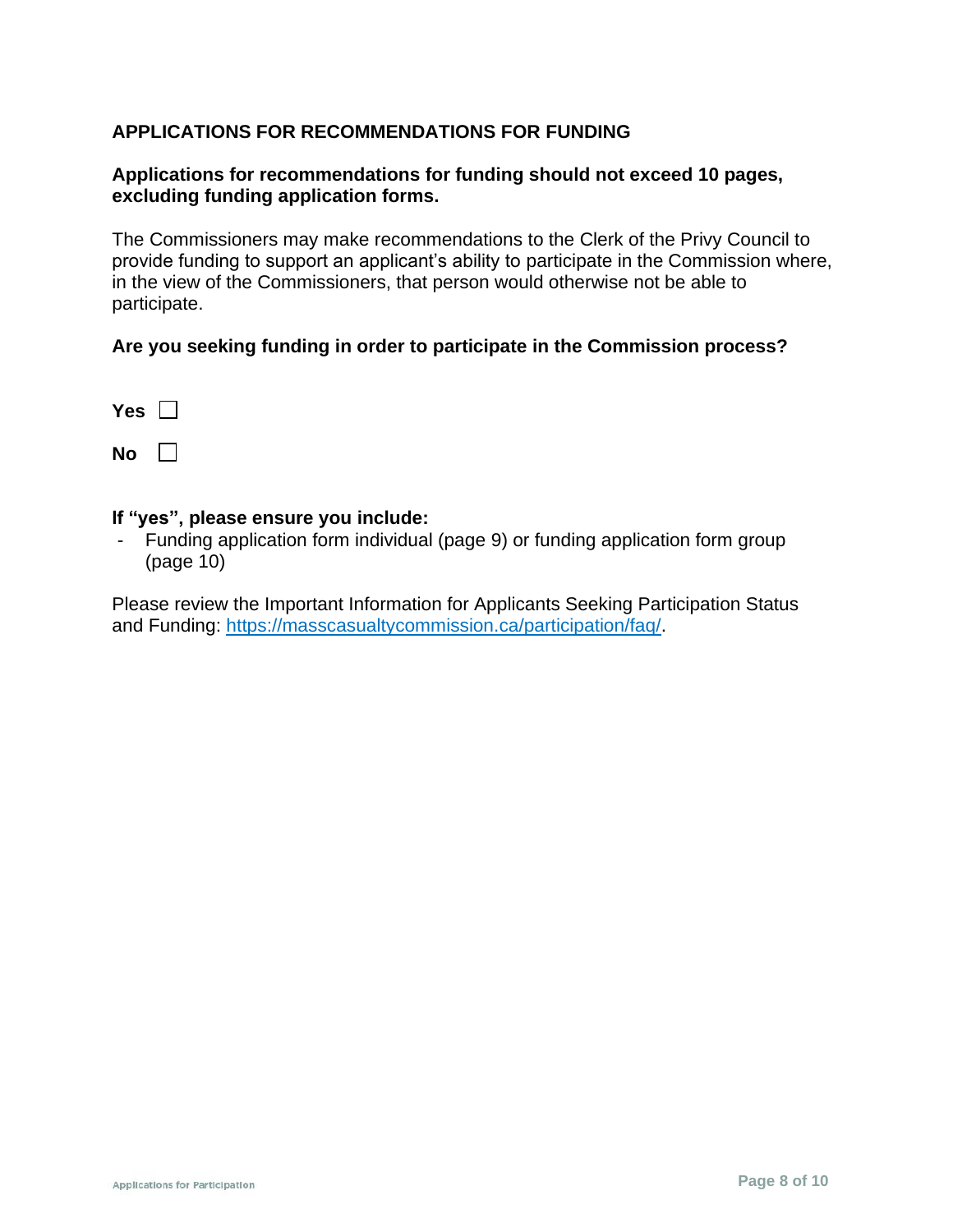# **FUNDING APPLICATION FORM – INDIVIDUAL**

| 1. My name is |                   |
|---------------|-------------------|
| and I live in | (city, province). |

2. I am an individual applying to participate in the Joint Federal/Provincial Commission into the April 2020 Nova Scotia Mass Casualty (the "Mass Casualty Commission"). Please check the appropriate box:

 $\Box$  I am a family member of a victim or victims of the mass casualty.

- $\Box$  I have a direct interest in the subject matter of the Commission.
- 3**.** Please check the appropriate box:
	- $\Box$  Applicant requests funding due to the risk of personal financial hardship which would prevent participation.
	- $\Box$  Applicant does not require funding in order to participate.

\* Please note that the Commission may request additional information, including income verification documents, in some circumstances.

I hereby certify that the information set out by me in this document is true and correct to the best of my knowledge and belief.

Date: \_\_\_\_\_\_\_\_\_\_\_\_\_\_\_\_\_\_\_\_\_\_\_\_\_\_\_\_\_\_\_\_\_\_\_\_\_\_\_\_\_\_\_\_\_\_\_\_\_\_\_\_\_\_\_\_\_\_\_\_\_\_\_\_\_

Signature: \_\_\_\_\_\_\_\_\_\_\_\_\_\_\_\_\_\_\_\_\_\_\_\_\_\_\_\_\_\_\_\_\_\_\_\_\_\_\_\_\_\_\_\_\_\_\_\_\_\_\_\_\_\_\_\_\_\_\_\_\_